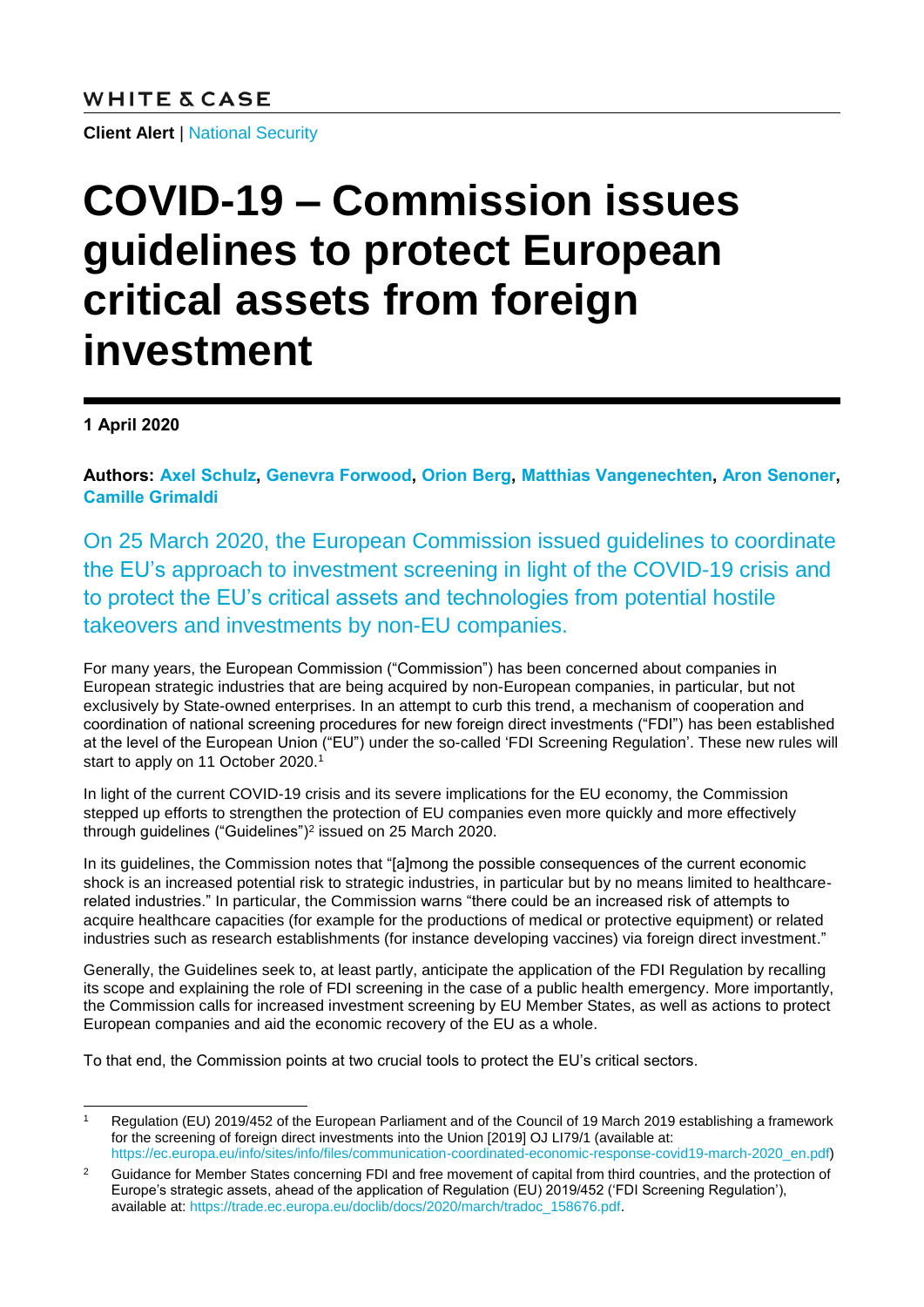## **1. Increased use of (new) FDI screening mechanisms**

First, the Commission calls upon EU Member States that already have an FDI screening mechanism in place to make "full use already now" of their FDI screening mechanisms and, for those EU Member States that do not have such a screening mechanism yet,<sup>3</sup> to move fast towards establishing a mechanism and, in the meantime, to "use all other available options". The Commission: "[t]he resilience of these industries and their capacity to continue to respond to the needs of EU citizens should be at the forefront of the combined efforts both at European Union and at Member States level."

In fact, even where a foreign investment is undertaken in the months before the FDI Regulation comes into effect on 11 October 2020, but does not undergo a national screening process, the FDI Regulation provides that the Commission and EU Member States other than the one where the investment takes place can provide ex post comments and opinions as from 11 October 2020 and within 15 months after the foreign investment has been completed. Such opinions may potentially still lead to the prohibition of the investment by the EU Member State where the investment took place or, alternatively, to the adoption of so-called 'necessary mitigating measures', both at the Member State's discretion and provided national law so allows. Such mitigating measures may include certain supply commitments to meet national and even EU vital needs (e.g., conditions guaranteeing the supply of medical products and/or devices in a respective EU Member State or the EU). Although this *ex-post* mechanism is not binding, it will serve as a relevant tool for the Commission to encourage the use of FDI screening review by certain reluctant Member States that are traditionally more favourable to foreign investments.

## **2. Enhanced screening of non-FDI capital under free movement of capital rules**

Second, the Commission encourages EU Member States to look carefully at acquisitions that do not constitute FDI, and therefore, fall outside the scope of the FDI Screening Regulation<sup>4</sup>, under the free movement of capital rules. Notably, the free movement of capital rules apply to capital entering the EU from third countries, on which restrictions may be imposed in order to attain a legitimate public policy objective.

According to the Commission, "portfolio investments, which do not confer the investor effective influence over management and control of a company, are generally less likely than FDI to pose issues in terms of security or public order." However, "where they represent an acquisition of at least qualified shareholding that confers *certain rights* to the shareholder or connected shareholders under the national company law (e.g., 5%), they might be of relevance in terms of security or public order."

In other words, while small portfolio investments into EU companies seem less problematic to the Commission, but it may be relevant to screen (and potentially block) even minority acquisitions (e.g., 5%) when certain rights are attached. In addition, the Commission encourages Member States to acquire so-called 'golden shares', enabling them to block or set limits to certain types of investments in a certain company.

The Commission recalls well-established case-law that any restrictions to capital movements may be allowed if necessary and proportionate to achieve a legitimate public policy objective. According to the case-law of the CJEU, "[g]rounds of public policy, public security and public health can be relied on if there is a genuine and sufficiently serious threat to a fundamental interest of society".<sup>5</sup> The Commission points out that in situations "of 'predatory buying' of strategic assets by foreign investors (e.g. with a view to limit supply to the EU market of a certain good/service)", these grounds could justify, for instance, "restrictive measures necessary to ensure security of supply (for instance in the energy field) or the provision of essential public services if less restrictive measures (e.g. regulatory measures imposing public service obligations on all companies operating in certain sectors) are insufficient to address a genuine and sufficiently serious threat to a fundamental interest of society". Interestingly, the Commission stresses that "[r]estrictive measures may also be taken to address threats to financial stability."

l <sup>3</sup> Currently, only 14 out of 27 EU Member States have a national screening mechanism in place (see list at [http://trade.ec.europa.eu/doclib/html/157946.htm\)](http://trade.ec.europa.eu/doclib/html/157946.htm).

<sup>4</sup> Article 2(1) of the the FDI Screening Regulation defines FDI as an "*investment of any kind by a foreign investor aiming to*  establish or to maintain lasting and direct links between the foreign investor and the entrepreneur to whom or the *undertaking to which the capital is made available in order to carry on an economic activity in a Member State, including investments which enable effective participation in the management or control of a company carrying out an economic activity*."

<sup>5</sup> See Case C-54/99 Église de Scientologie, para 17; Case C-503/99 Commission v Belgium, para 47; Case C-463/00 Commission v Spain, para 72.